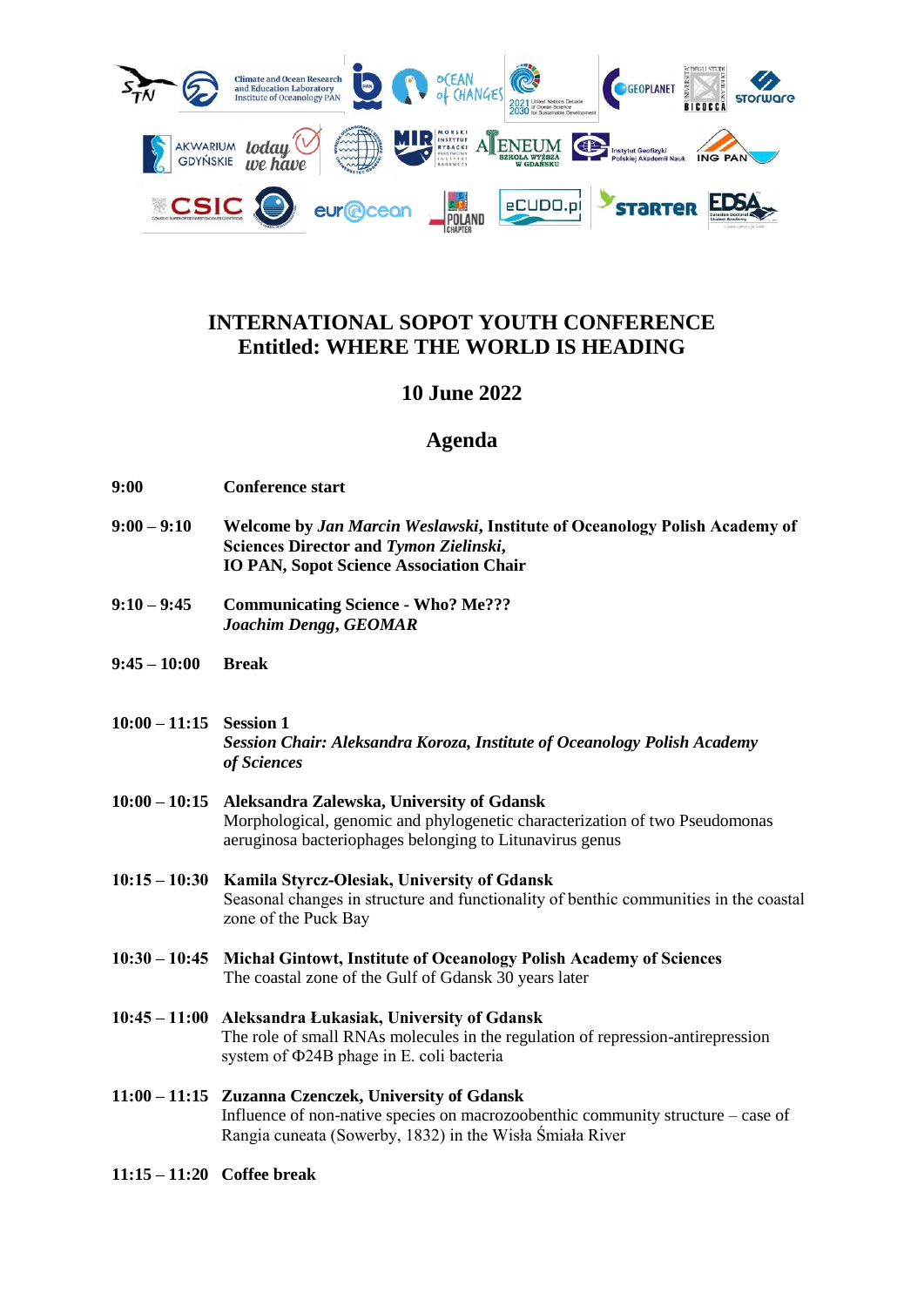

- **11:20 – 12:15 Session 2** *Session Chair: Grażyna Niedoszytko, NMFRI-Gdynia Aquarium*
- **11:20 – 11:35 Rupam Dhani, School of Management Studies Techno India** An empirical study on Critical Success Factors (CSF) of Indian social entrepreneurship considering community development, healthcare, and sustainable energy sectors
- **11:35 – 11:50 Alejandra Consejo, University of Zagaroza** Implementation of Sustainable Development Goals in a School of Engineering and Architecture
- **11:50 – 12:05 Marta Górska, University of Wroclaw** Lifestyle and diet changes related to lockdowns - a comprehensive review
- **12:05 – 12:20 Wiktoria Kujawa, University of Gdansk** The meaning of stress coping strategies and decision-making styles in the study of procrastination
- **12:20 – 12:25 Coffee break**
- **12:25 – 13:10** *Session 3* **Session Chair: Luca Ferrero, University of Milano-Bicocca**
- **12:25 – 12:40 Sultan Ahamad, Institute of Fluid-Flow Machinery Polish Academy of Sciences** A Sensing comparison of PZT and FBG sensors for applications in Structural Health Monitoring
- **12:40 – 12:55 Damian Mindykowski, Institute of Fluid-Flow Machinery Polish Academy of Sciences** Analysis of the elastic waves propagation in thin-walled structures
- **12:55 – 13:10 Sara Sarbaz, Institute of Fluid-Flow Machinery Polish Academy of Sciences** Reference free damage detection based on instantaneous base line using FBG sensors
- **13:10 – 13:25 Lunch Break**
- **13:25 – 13:35 Poster session summary (Posters will be available on Padlet from 9 June)**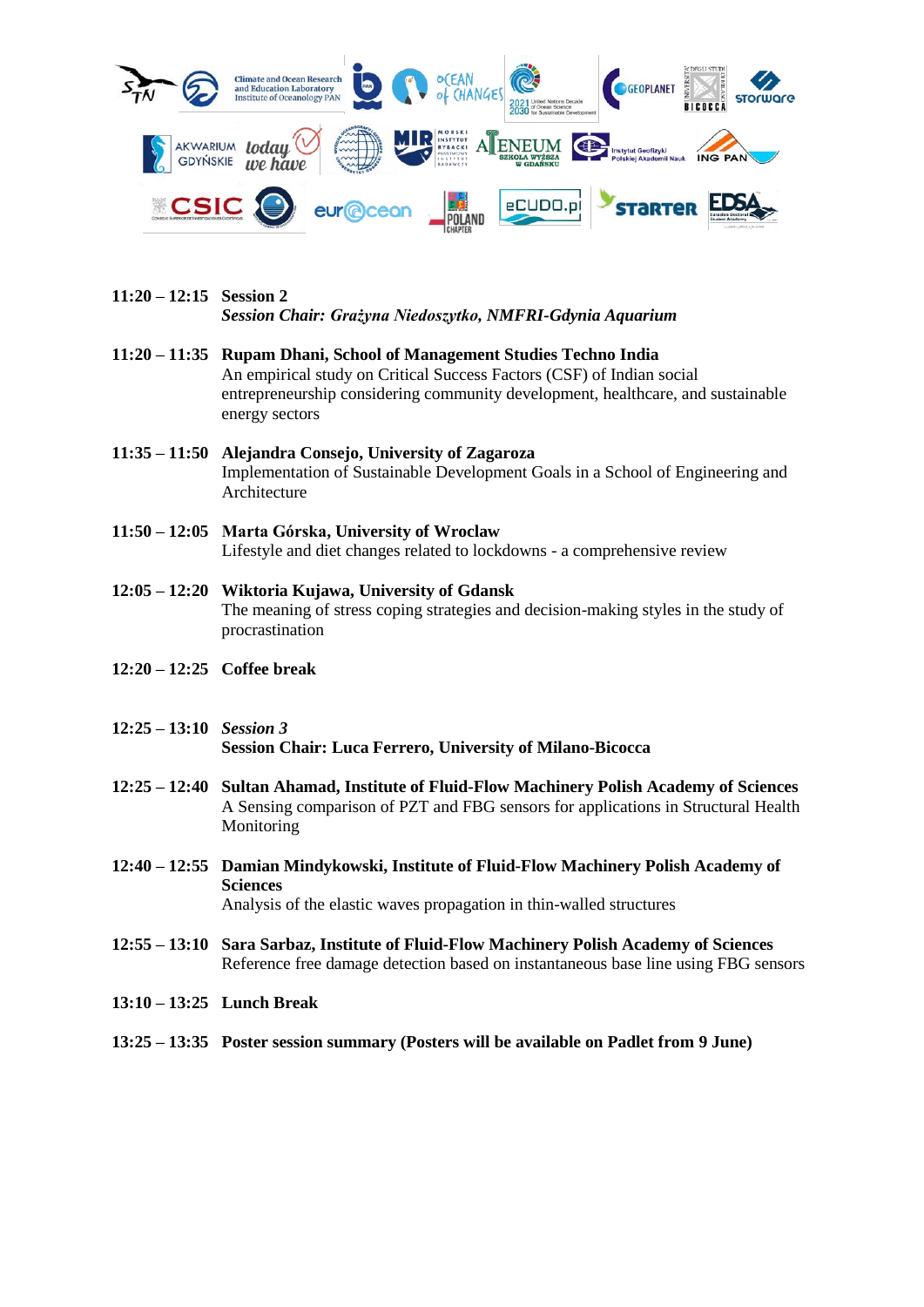

- **13:35 – 15:05 Session 4** *Session Chair: Marta Wojewódka-Przybył, ING PAN/GeoPlanet & Michael Nones, MCAA Poland Chapter*
- **13:35 – 13:50 Wirginia Hepert, University of Gdansk** Aerosols PM10 and PM2.5; variability of concentration and air quality in Tri-city agglomeration throughout the years
- **13:50– 14:05 Marcin J. Mieszczak, Institute of Geophysics Polish Academy of Sciences** Challenges of dating old cratons: an example from the eoarchean isukasia terrane, Itsaq gneiss, SW Greenland
- **14:05 – 14:20 Tanmay Keluskar, Institute of Geophysics Polish Academy of Sciences** Importance of 3.3 Ga magmatism in the Saglek block, Labrador
- **14:20 – 14:35 Motuma Shiferaw Regasa, Institute of Geophysics Polish Academy of Sciences** Past and future land use/land cover changes in the Ethiopian Fincha basin
- **14:35 – 14:50 Megersa Kebede Leta, University of Rostock** Potential impacts of historical and future land use land cover changes on hydrological responses of Nashe watershed
- **14:50 – 15:05 Piotr Klejment, Institute of Geophysics Polish Academy of Sciences** Predicting a pattern of DEM modelled stick-slip events in faults using Machine Learning
- **15:05 – 15:10 Coffee break**

**15:10 – 16:10 Session 5** *Session Chair: Paulina Pakszys, Institute of Oceanology Polish Academy of Sciences*

**15:10– 15:25 Weronika Patuła, Institute of Oceanology Polish Academy of Sciences** Halocline as an environmental barrier for animals. Variability of zooplankton community along the Kongsfjord (Svalbard Archipelago)

- **15:25 – 15:40 Joanna Buch, University of Gdansk** State of knowledge about the environmental pollution in South Shetland Island and Antarctic Peninsula
- **15:40 – 15:55 Marta Majerska, Institute of Geophysics Polish Academy of Sciences** Variability of hydrological regimes of non-glaciated polar catchment in a changing climate